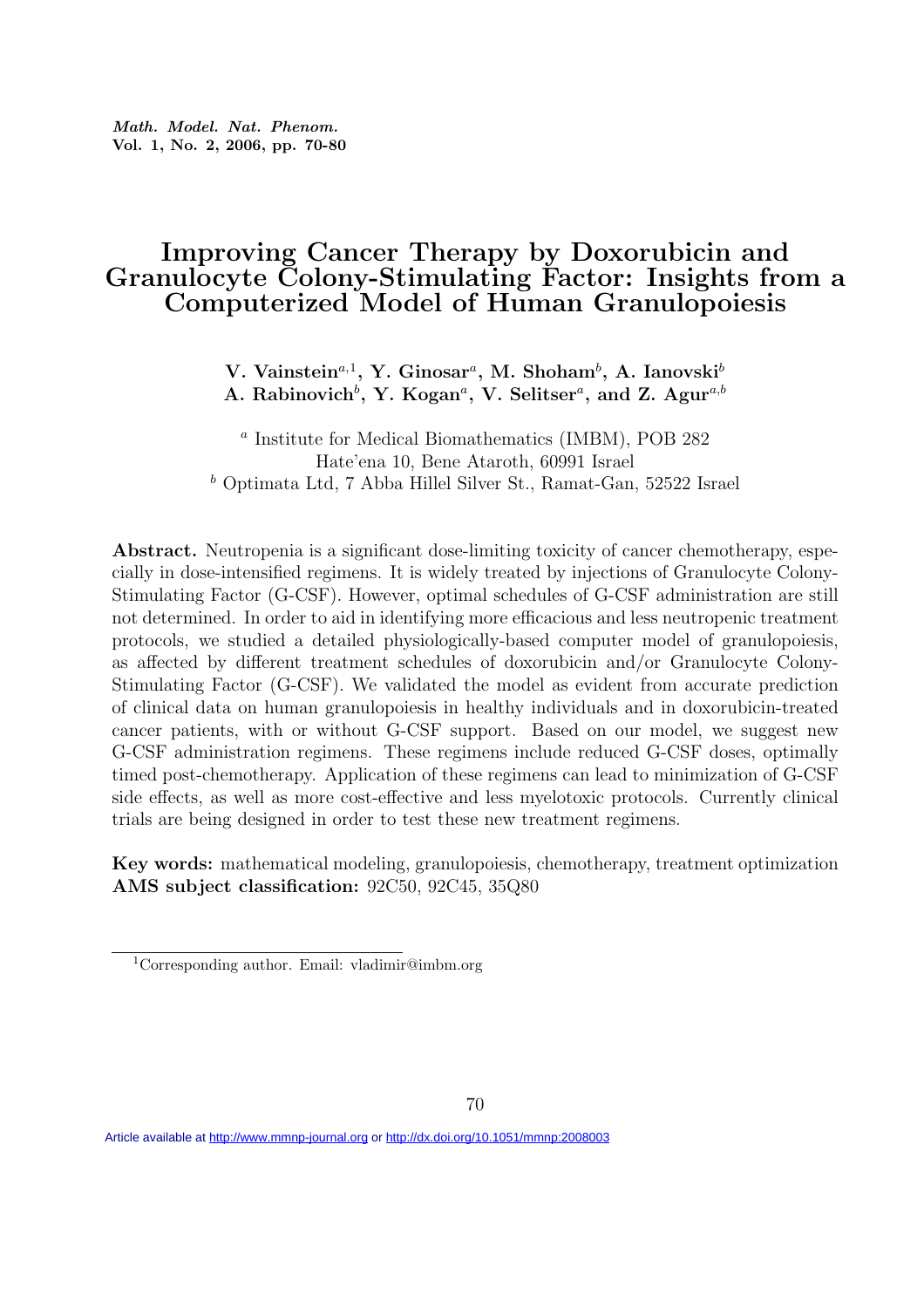## 1. Introduction

The concept of dose intensity in chemotherapy evolved during the last three decades from theory [9], [17] to proof of principle in clinical trials, where reduced interval between chemotherapy cycles resulted in improved survival in breast cancer and non-Hodgkin lymphoma patients [3], [4]. The rationale underlying dose intensification is based on dynamical considerations of tumor growth. First introduced by Goldie and Coldman in a simple logistic model of tumor cell proliferation, this concept is still valid in more complicated physiologically-based models of tumor growth [10].

The main dose-limiting toxicity resulting from chemotherapy intensification is neutropenia, which hinders the ability to administer the desired treatment intensity [14]. As a consequence, supporting growth factor therapies become a sine qua non condition of intensified protocols [3], [4]. One of the most widely used supporting agents is G-CSF (for review see Kuwabara et al. [12]) whose administration can be improved by predictive risk stratifying models [6]. However, the latter tools falls short of clarifying which schedule of G-CSF is optimal with respect to chemotherapeutic drugs. This question is evaluated in costly clinical trials by an inefficient trial-and-error method, which lead to controversial results [5], [11], [19], [21]. It should be noted that G-CSF can cause unpleasant side effects such as bone pain. In addition it is an expensive drug. Consequently, reducing G-CSF dosage has clinical and economic importance. Recently, we have put forward a new physiologically-based mathematical model of human granulopoiesis, which includes explicit description of the cellcycle transition phases [20]. The model, specifically designed to capture in detail multiple effects of G-CSF and chemotherapeutic drugs on human granulopoiesis, was retrospectively validated by a variety of published experimental data on human granulopoiesis [20].

The aim of the present work is to identify treatment strategies, which permit to optimize G-CSF administration schedule, while keeping myelotoxicity at a minimum and at the same time reducing G-CSF dose. To this end, we first studied the above granulopoiesis model in conjunction with a mathematical model for doxorubicin pharmacokinetics (PK) and pharmacodynamics (PD) and validated the comprehensive model by comparing its predictions to clinical results [2]. Subsequently, we compared the myelotoxicity predicted to be caused by different hypothetical schedules of G-CSF supporting treatment.

# 2. Methods

## 2.1. Mathematical Model of Normal Granulopoiesis and G-CSF PK/PD

The mathematical model of granulopoiesis [20] is formulated as a system of partial differential equations with delay describing the number of cells and the concentrations of G-CSF and G-CSF receptors in the bone marrow and in the blood. The cell dynamics equations account for cell proliferation, including cell-cycle phase-transition, apoptosis and also transition between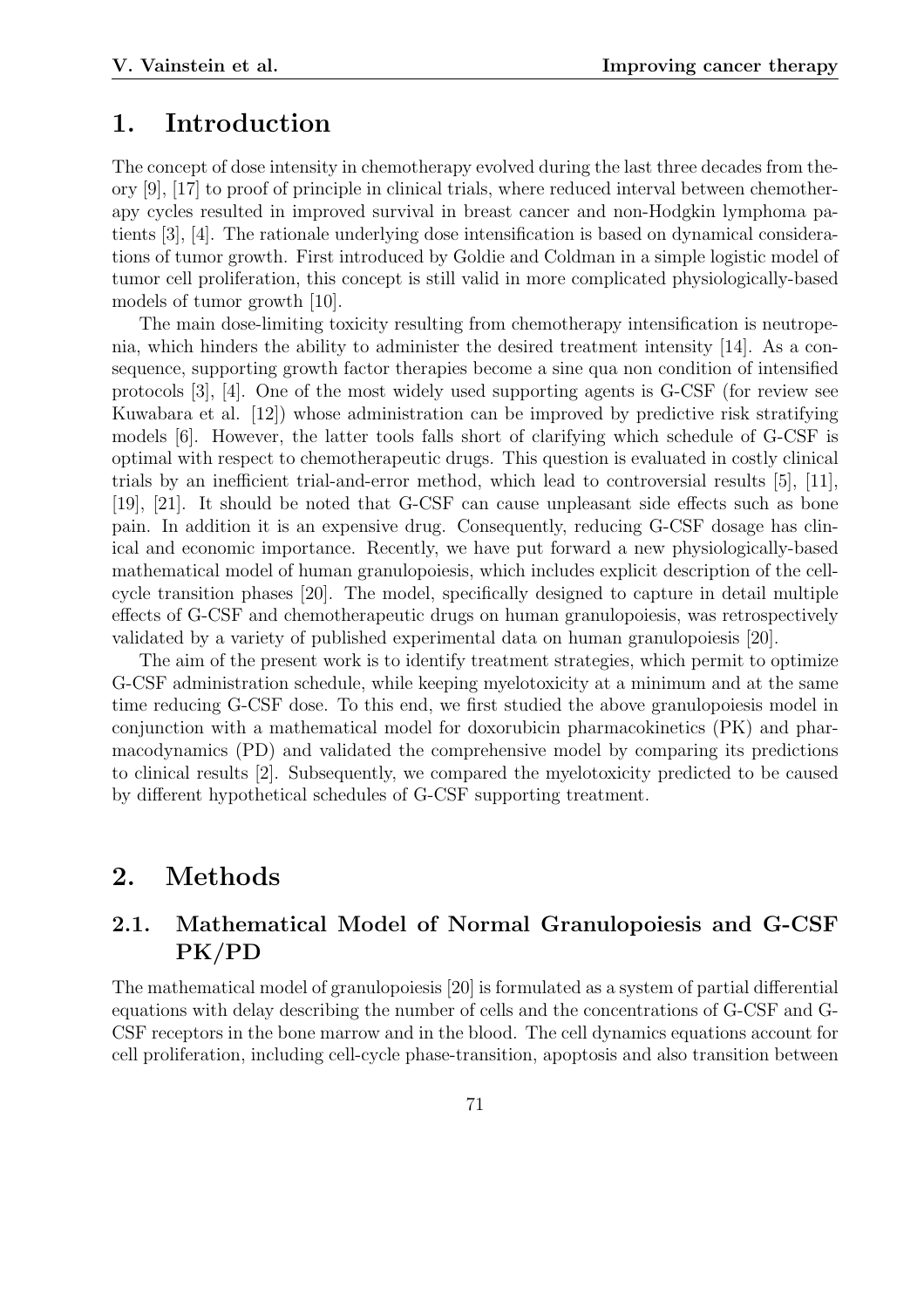the different bone marrow compartments. The equations for G-CSF PK account for its production, its specific clearance by G-CSF receptor-bearing myeloid cells and its non-specific clearance. The equations for G-CSF PD describe its effects on bone marrow compartments of the myeloid line, including facilitation of proliferation, shortening of maturation and inhibition of apoptosis. A full description of derivation and validation of the mathematical model is published elsewhere [20].

The differential equations, which constitute the model, were transformed into difference equations and solved numerically. Simulation of the behavior of the whole system was performed using a computer program written in C++ under Visual studio.NET environment.

## 2.2. Mathematical model of doxorubicin pharmacokinetics (PK) and pharmacodynamics (PD)

Doxorubicin is a widely used chemotherapeutic agent, whose mechanisms of action are believed to be DNA intercalation and topoisomerase II inhibition, resulting in inhibition of DNA replication [8]. Doxorubicin PK has linear dynamics, which can be fitted by a 3 compartments model [7]. Below we refer to these compartments as "drug compartments", to be distinguished from the cellular compartments of the bone marrow, which are described below and referred to as "compartments". Deep and shallow drug compartments represent tissues that exchange the drug with the blood. The effect of doxorubicin on granulopoiesis depends on its concentration in the bone marrow. We have modeled this process by drug compartments 4 and 5 (Figure 1), which represent free and bound drug, respectively. In this way we could achieve a prolonged effect of doxorubicin, long after it disappears from the blood, in accordance with experimental results [15].



Figure 1: Schematic representation of doxorubicin pharmacokinetics (PK). Rectangles represent different drug compartments, while  $k_{ij}$  stands for rate of transition from compartment  $i$  to compartment  $j$ .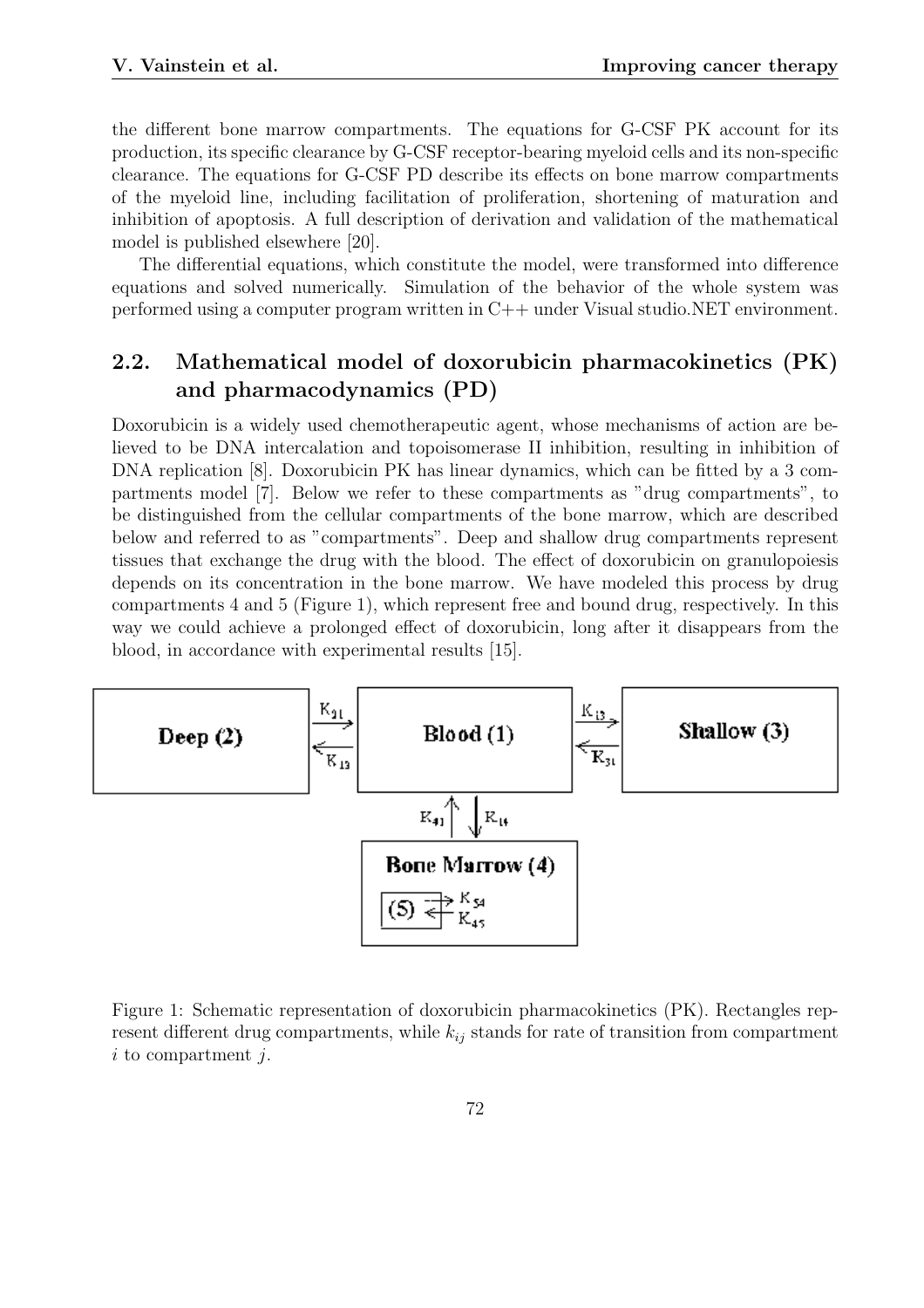The equations of doxorubicin PK/PD are presented in Appendix. The resultant model of doxorubicin PK/PD successfully retrieved a variety of experimental data of different bolus and infusion schedules of doxorubicin administration [7] (data not shown).

#### 2.3. Parameter evaluation sequence

Parameters of normal human granulopoiesis and G-CSF PK/PD, evaluated in Vainstein et al [20], were adopted in the simulations described in this work without any further modification. Doxorubicin PK/PD parameters were evaluated using an efficient search algorithm (eg., modified Powell's conjugate directions method) [1], [18]. Firstly, we evaluated doxorubicin PK parameters in compartments 1-3, based on experimental data [7]. Subsequently, we used the data from Bronchud et al [2] to adjust PK parameters in drug compartments 4 and 5, as well as PD parameters.

#### 2.4. Evaluation of neutropenia severity

Two levels of neutropenia were calculated: 1) total neutropenia - under 40 percent of the baseline level; 2) grade 4 neutropenia - under 10 percent of the baseline level. These definitions apply to all the results below.

## 3. Results

## 3.1. Evaluation of PD parameters of doxorubicin-induced myelotoxicity

In this section we retrieved parameters of doxorubicin myelotoxicity, and validated them on independent set of experimental data. Experimental data sets, used for these purposes, are described in Bronchud et al [2], where two groups of breast and ovarian cancer patients were treated with doxorubicin, with or without G-CSF (Table 1 protocols 1 and 2), and blood neutrophil counts were monitored for 43 days.

Doxorubicin PD parameters were retrieved based on neutrophil counts of patients treated by doxorubicin alone (Table 1 protocol 1). Comparison of the model output to experimental data is shown in Figure 2, left. The model is accurate in predicting neutrophil dynamics during recovery following doxorubicin administration. This is characterized by a low level of intrinsically produced G-CSF. Consequently, we are confident that the model extrapolations for low G-CSF dosage are valid.

The resulting parameters values were used without further modification to simulate neutropenia course in the group of patients treated by doxorubicin and G-CSF (Table 1 protocol 2), without any further parameter modification. As can be seen (Figure 2, right) the model can accurately predict neutrophil dynamics subjected to these two drugs. Additionally, our model predicts the nadir of bone-marrow proliferative cells between days 3 and 6 following doxorubicin administration, in accordance with in vivo experiments [4] (data not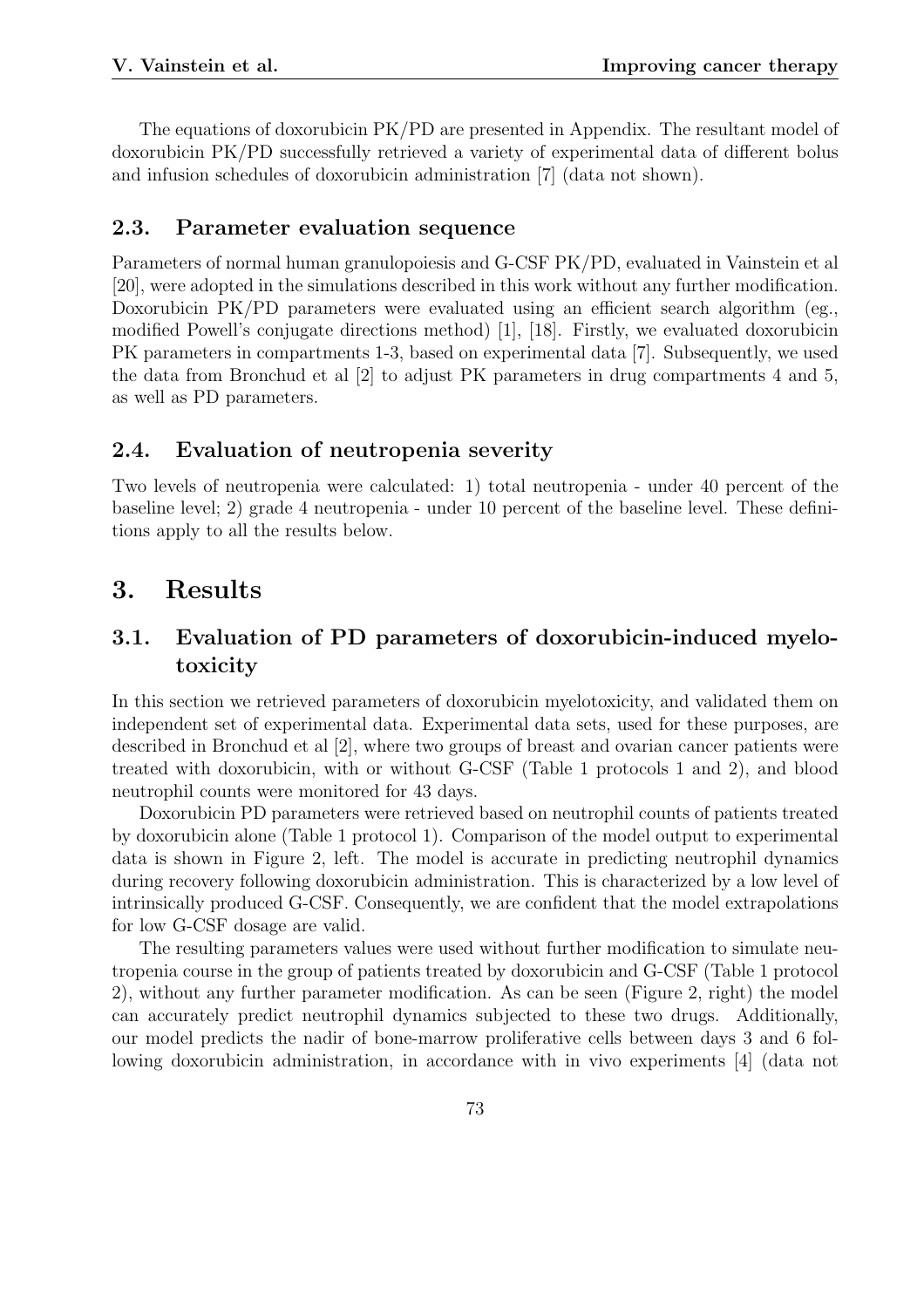

Figure 2: Validation of the model of doxorubicin-induced myelotoxicity. Simulation of blood neutrophil counts following doxorubicin administration was performed using the mathematical model of human granulopoiesis [20] in conjunction with doxorubicin PK/PD. The results were compared with clinical data from Bronchud et al [2]. (Left) Parameter evaluation: data of patients treated with doxorubicin alone were used for retrieval of the drug PD parameters. (Right) Model validation: blood neutrophil dynamics in patients treated with doxorubicin and G-CSF - the model predictions versus clinical data.

shown). These results validate the prediction accuracy of our models of granulopoiesis and doxorubicin-induced myelotoxicity.

#### 3.2. Optimization of combined G-CSF and doxorubicin therapy

In this section we describe results of simulations of different hypothetical schedules of combined treatment of G-CSF and doxorubicin. Our aim is to identify regimen, which minimize both myelotoxicity and the dose of G-CSF, while maintaining the dose of doxorubicin.

#### 3.3. Varying onset of G-CSF support

We have simulated several modifications to the original treatment protocol of Bronchud et al. [2] and evaluated their effect on granulopoiesis. The representative protocols and predicted duration of neutropenia are shown in Table 1.

Our model predicts higher myelotoxicity associated with an early onset of G-CSF treatment, i.e., on the day before doxorubicin (protocol 3 as compared to protocol 2 in Table 1). In contrast, a limited delay of G-CSF onset, following doxorubicin administration, shortens neutropenic duration (protocol 4 as compared to protocol 2 in Table 1). However, a delay of more than 4 days post-chemotherapy is inferior (protocol 5 as compared to protocol 4 in Table 1).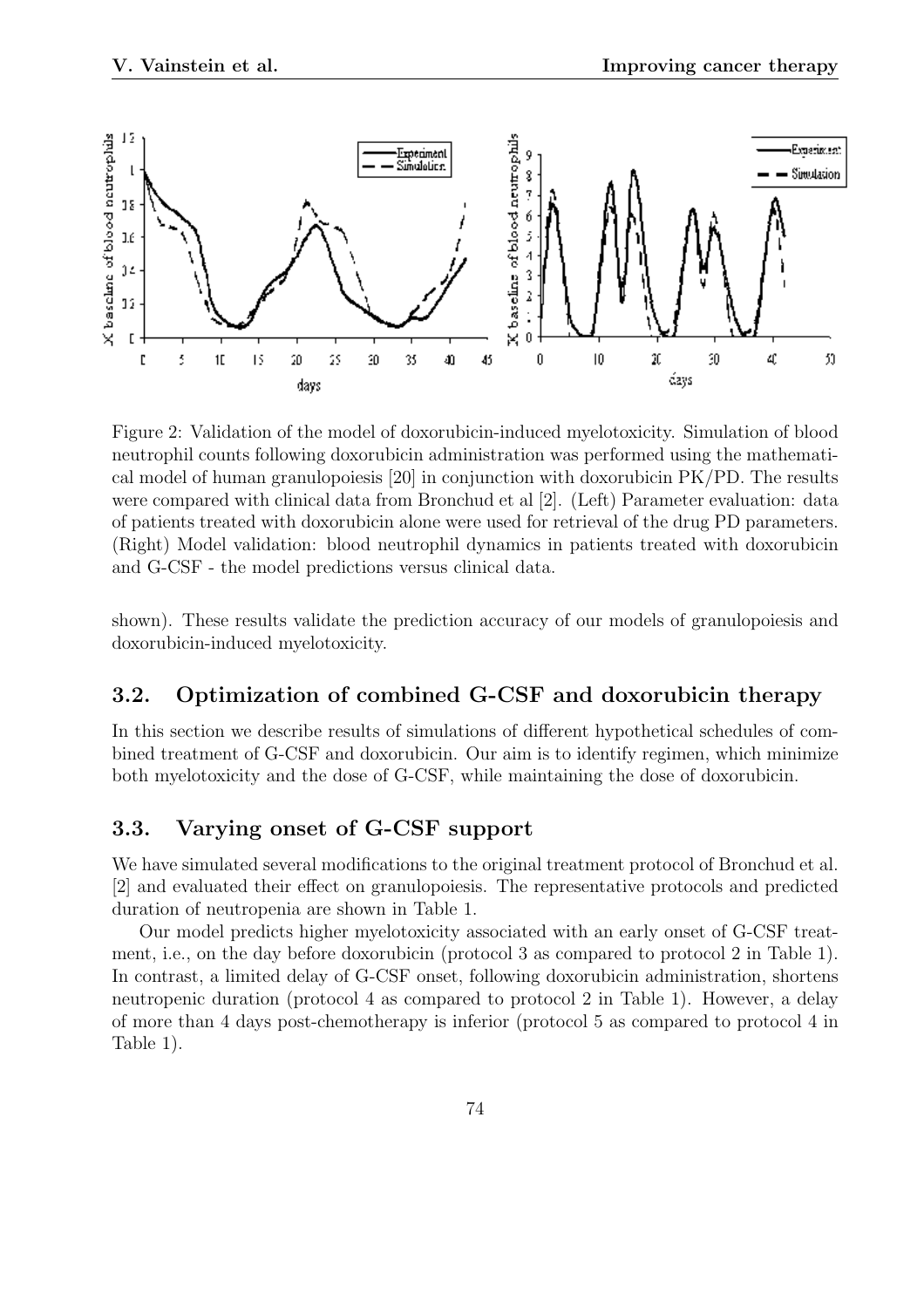| Protocol     | Doxorubicin |                                  | G-CSF                         |                     | Total           | Grade 4         |
|--------------|-------------|----------------------------------|-------------------------------|---------------------|-----------------|-----------------|
|              |             | Days of administration           | Days of cycle onset, dose and |                     | neutropenia     | neutropenia     |
|              | and dose    |                                  | duration of the cycles        |                     | duration        | duration        |
| $\mathbf{1}$ | 0,21        | 75mg/m <sup>2</sup>              |                               |                     | 24              | 7               |
| 2            | 0,14,28     | $75 \text{mg/m}^2$               | 1,15,29                       | 700µg/d for 7 days  | 17              | 10 <sup>°</sup> |
|              |             |                                  |                               | 350µg/d for 4 days  |                 |                 |
| 3            | 0,14,28     | $75$ mg/m $^2$                   | -1,13,27                      | 700µg/d for 7 days  | 22              | 15.5            |
|              |             |                                  |                               | 350µg/d for 4 days  |                 |                 |
| 4            | 0,14,28     | $75$ mg/m $^2$                   | 4, 18, 32                     | 700µg/d for 4 days  | 6.5             | $\mathbf 0$     |
|              |             |                                  |                               | 350µg/d for 4 days  |                 |                 |
| 5            | 0,14,28     | $75 \mathrm{mg/m}^2$             | 5,19,33                       | 700µg/d for 3 days  | 10 <sup>°</sup> | 0               |
|              |             |                                  |                               | 350µg/d for 4       |                 |                 |
| 6            | 0,14,28     | $75$ mg/m <sup>2</sup>   1,15,29 |                               | 100μg/d for 11 days |                 |                 |
|              |             |                                  |                               |                     | 16              | 5.5             |
| 7            | 0,14,28     | $75$ mg/m <sup>2</sup> 4,18,32   |                               | 100µg/d for 8 days  |                 |                 |
|              |             |                                  |                               |                     | 7               | $\mathbf 0$     |

#### Table 1. Protocols of combined doxorubicin and G-CSF therapy.

The protocols and their simulation results are displayed, using granulopoiesis model [20] as well as doxorubicin and G-CSF PK/PD (Appendix) . Protocols 1 and 2 are described in Bronchud et al [2], while all other protocols are hypothetical. Doxorubicin was administered as intravenous bolus injection. We assumed 1.7 squared meters as an average body surface area for calculation of the total doxorubicin dose. G-CSF was administered as a continuous intravenous infusion. Day 0 was the day of first administration of doxorubicin. For calculation of neutropenia duration, simulations were run up to day  $50$ . mg/m2 indicates milligrams per meter squared of patient's body surface;  $\mu$ g/d, micrograms per day.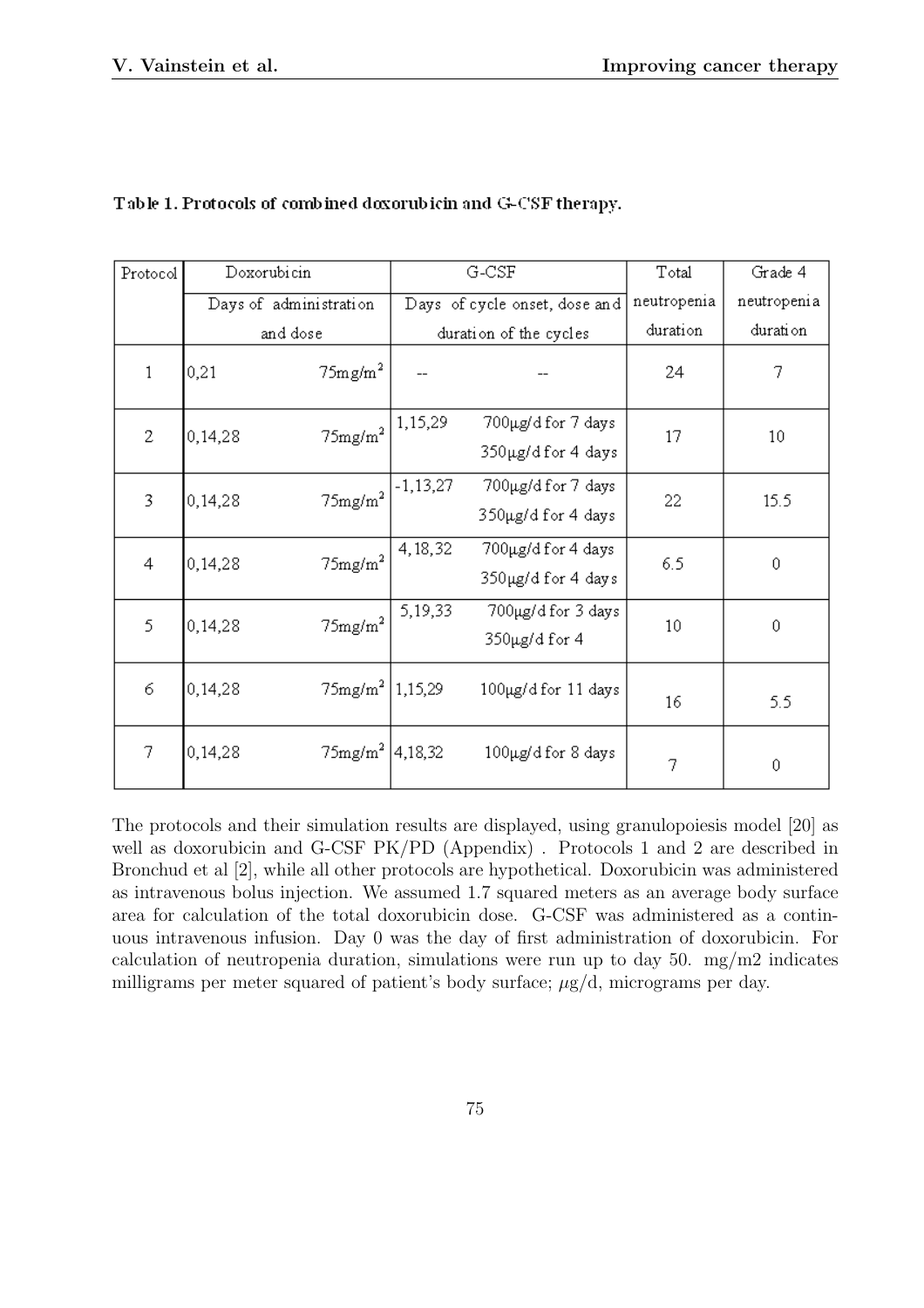#### 3.4. Minimizing G-CSF Dosage

We have checked whether G-CSF daily dosage can be reduced in protocol 2 (original intensified protocol of Bronchud et al. [2]; Table 1) and protocol 4 (delayed onset of G-CSF treatment; Table 1). Simulation results of two representative protocols are shown in Table 1. Based on our simulations, we predict that the total dose of administered G-CSF can be reduced more than 5 times without increasing the severity of neutropenia (protocols 6 and 7, as compared to protocols 2 and 4, respectively, Table 1). Further reduction of G-CSF dosage led to inferior results.

| Parameter     | Value (hour <sup>1</sup> ) |  |  |
|---------------|----------------------------|--|--|
| $k_{12}$      | 14.768                     |  |  |
| $k_{21}$      | 0.096                      |  |  |
| $\rm{k_{13}}$ | 5.035                      |  |  |
| $k_{31}$      | 1.704                      |  |  |
| $k_{14}$      | 0.1                        |  |  |
| k41           | 8.215                      |  |  |
| k45           | 0.6                        |  |  |
| k54           | 0.025                      |  |  |
| k.            | 6.129                      |  |  |

#### Table 2. Doxorubicin PK parameter values.

Doxorubicin PK parameters evaluated from human experimental data [7], as described in "Methods". Meanings of the parameters appear in Figure 1.

# 4. Discussion

Recently, superiority of dose intensified chemotherapy protocols, with granulopoietic supporting factors (eg, G-CSF) over standard regimens, has been demonstrated in large randomized prospective clinical trials in different types of cancer. Nevertheless, the optimal G-CSF administration protocol, with respect to mortality, morbidity and cost-effectiveness are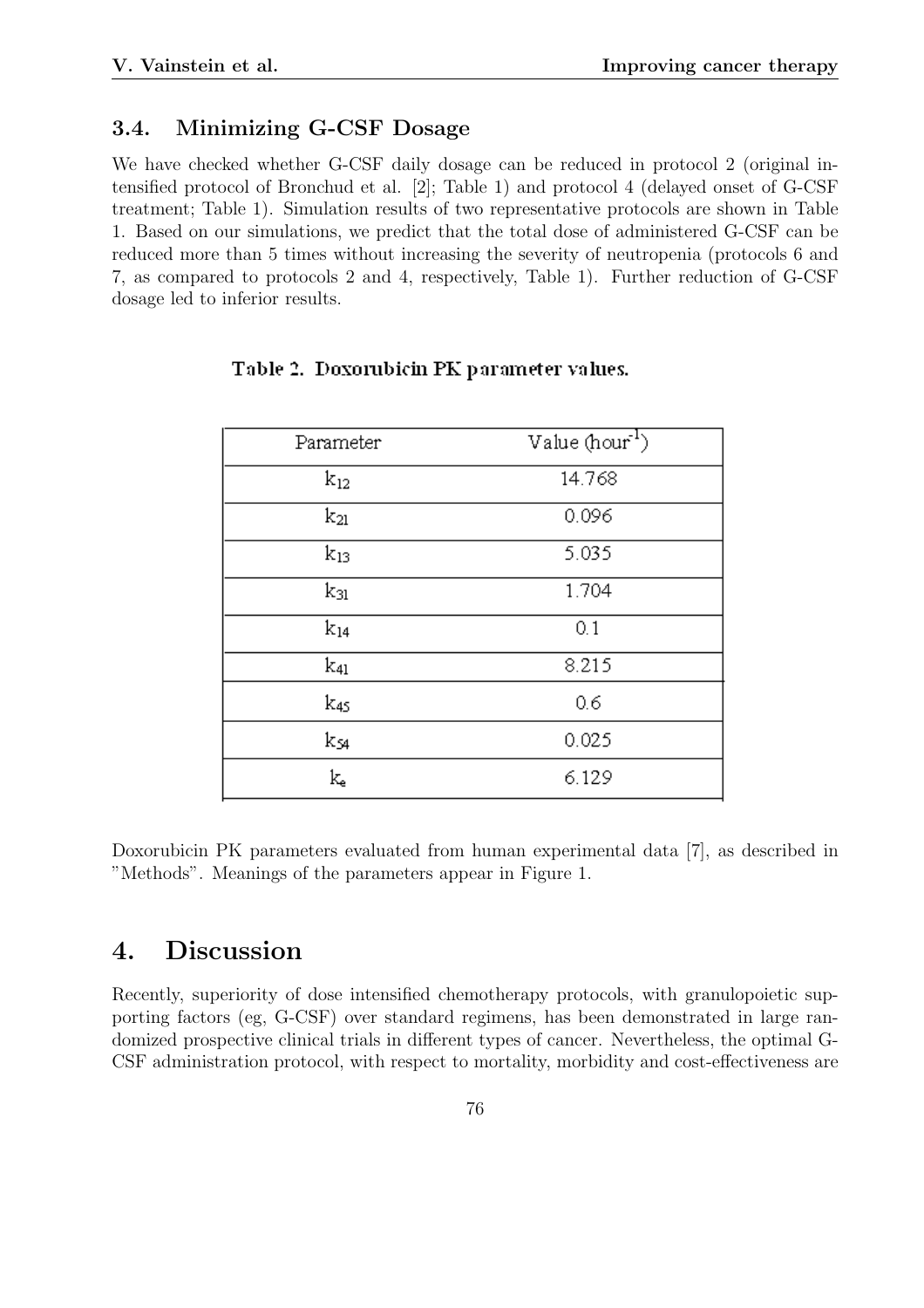still to be determined. The number of possible protocols of administration of 3-4 chemotherapeutic drugs and one supportive agent is huge, and it is impossible to evaluate in clinical trials all the different possibilities. Consequently, "rules of thumb" or more sophisticated methods of determination of the most promising protocols should be applied. "Rules of thumb" appear to fail in such a question as whether or not and by how long to delay the initiation of G-CSF support post-chemotherapy, leading to controversial results [5], [11], [19], [21]. In this work we applied a physiologically-based mathematical model of human granulopoiesis [20] in conjunction with doxurubicin PK/PD model in order to evaluate improved protocols of chemotherapeutic and myelo-supportive treatment. Concerning the timing of G-CSF support, our simulations show that the optimal delay is 4 days after doxorubicin administration. Both shorter and longer delays appear to be inferior, while initiation of G-CSF treament before chemotherapy is even more toxic. We believe that the reason for these results is an inter-play between two driving forces. From one side, G-CSF drives the mitotic cells into proliferation [16], where they are more susceptible to doxorubicin [15], justifying delay of G-CSF administration. From the other side, such a delay can compromise efficiency of G-CSF-induced stimulation of myeloid cells leading to delay in neutrophil recovery. Obviously, the choice of the optimal timing cannot be made by simple intuition, while application of a mathematical model gives biologically reasonable and experimentally verifiable results.

With respect to G-CSF dosage, our analysis suggests that when doxorubicin monotherapy is considered, G-CSF dose can be reduced by a factor of 6, without aggravating neutropenia, thus enabling to propose more cost-effective administration schedules for this expensive drug, and hoping to minimize its significant side effects. We conclude that a physiologically-based mathematical modeling to be a promising strategy for rationalizing the selection of few treatment schedules between the large number of potential ones. The theoretically selected schedules are to be validated in a small number of focused clinical trials.

# 5. Appendix: Mathematical model of doxorubicin PK and PD

The PK of doxorubicin described in Figure 1 is represented by a set of the following ordinary differential equations:

$$
\frac{dA_1}{dt} = -(k_e + k_{12} + k_{13} + k_{14})A1 + k_{21}A_2 + k_{31}A_3 + k_{41}A_4,
$$
  

$$
\frac{dA_2}{dt} = k_{12}A_1 - k_{21}A_2,
$$
  

$$
\frac{dA_3}{dt} = k_{13}A_1 - k_{31}A_3,
$$
  

$$
\frac{dA_4}{dt} = k_{14}A_1 - (k_{41} + k_{45})A_4 + k_{54}A_5,
$$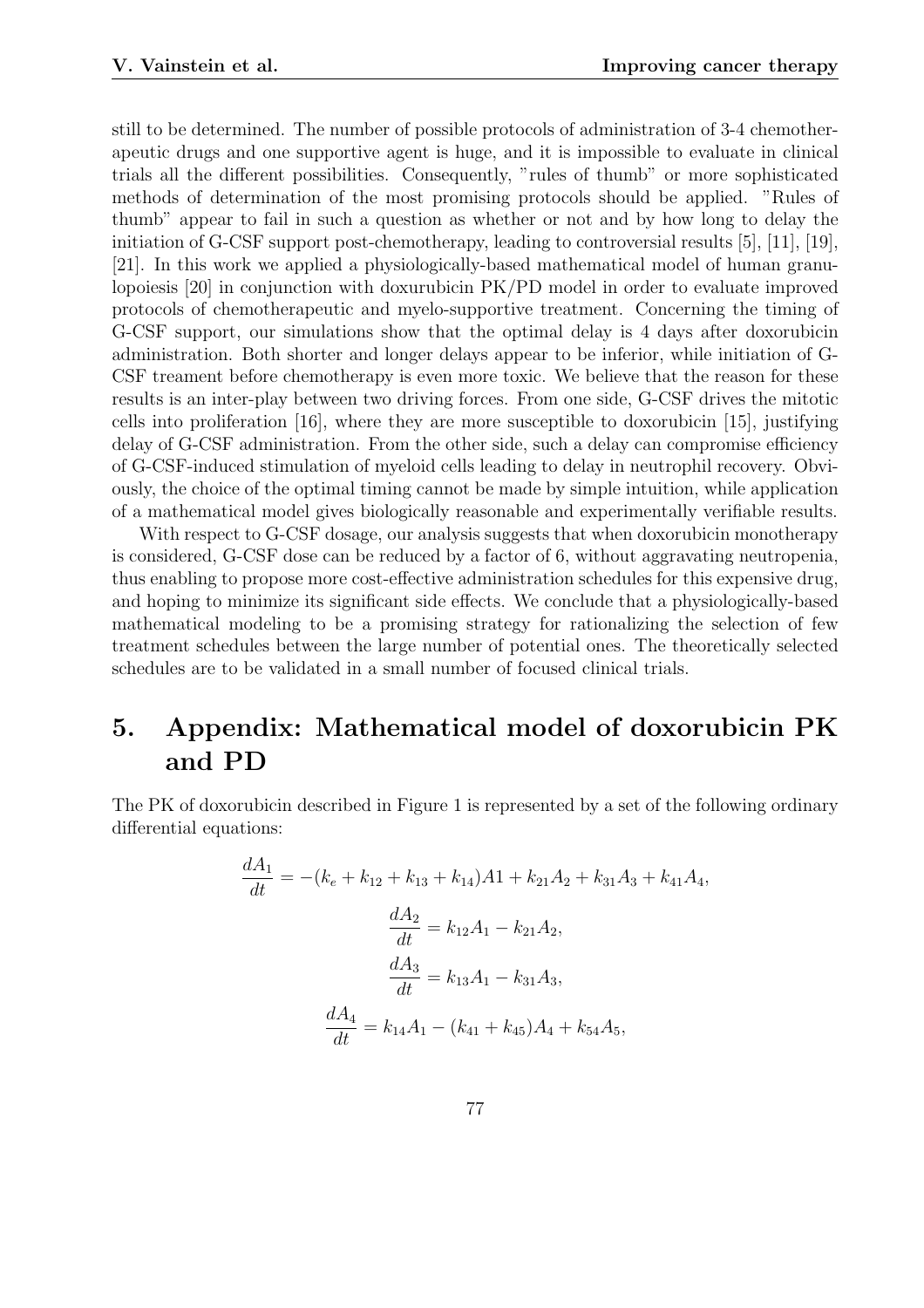$$
\frac{dA_5}{dt} = k_{45}A_4 - k_{54}A_5,
$$

where  $A_i$ ,  $(i = 1, 2, ..., 5)$  is the amount of doxorubicin in drug compartment i,  $k_{ij}$  is a transition constant from drug compartment i to drug compartment j. Here  $\gamma$  represents the fraction of free drug in the blood, which estimated value is 0.85,  $k_e$  is elimination rate. Parameters were evaluated as described in Methods. The resultant values are shown in Table 2.



Figure 3: PD of doxorubicin-induced neutropenia. General form of a sigmoid function modeling doxorubicin effect on cell population: here  $y(x)$  represents killing rate of a certain type of cells (e.g., myelocytes in S-phase) for some drug concentration  $x(t)$  in drug compartment 5 (see Figure 1);  $x_{min}$  and  $y_{min}$  were set zero values.

The PD of doxorubicin was modeled as killing rates of bone-marrow cells dependent on the bone marrow drug concentration through the sigmoid function of drug concentration in drug compartment 5 as shown in Figure 3. This sigmoid function is implemented piecewise by two hyperbolae of the form  $y = A + B/(x + C)$ . Here  $y(x)$  represents for some drug concentration x. We imposed first-order continuity in the point of ligature and zero value for  $x = 0$ . These function's coefficients are determined by 3 values - asymptotic maximal value and coordinates of the ligature point (see Figure 3). We have introduced PD effects into each of the mitotic compartments of bone marrow, such that the three parameters of the sigmoid function could be different in each compartment. A different effect was applied to resting and cycling cells, based on Kwok and Twentyman [13]. An additional effect, inversely related to age, was introduced in the post-mitotic compartment.

Acknowledgements. The authors wish to thank Chai Foundation for financial support.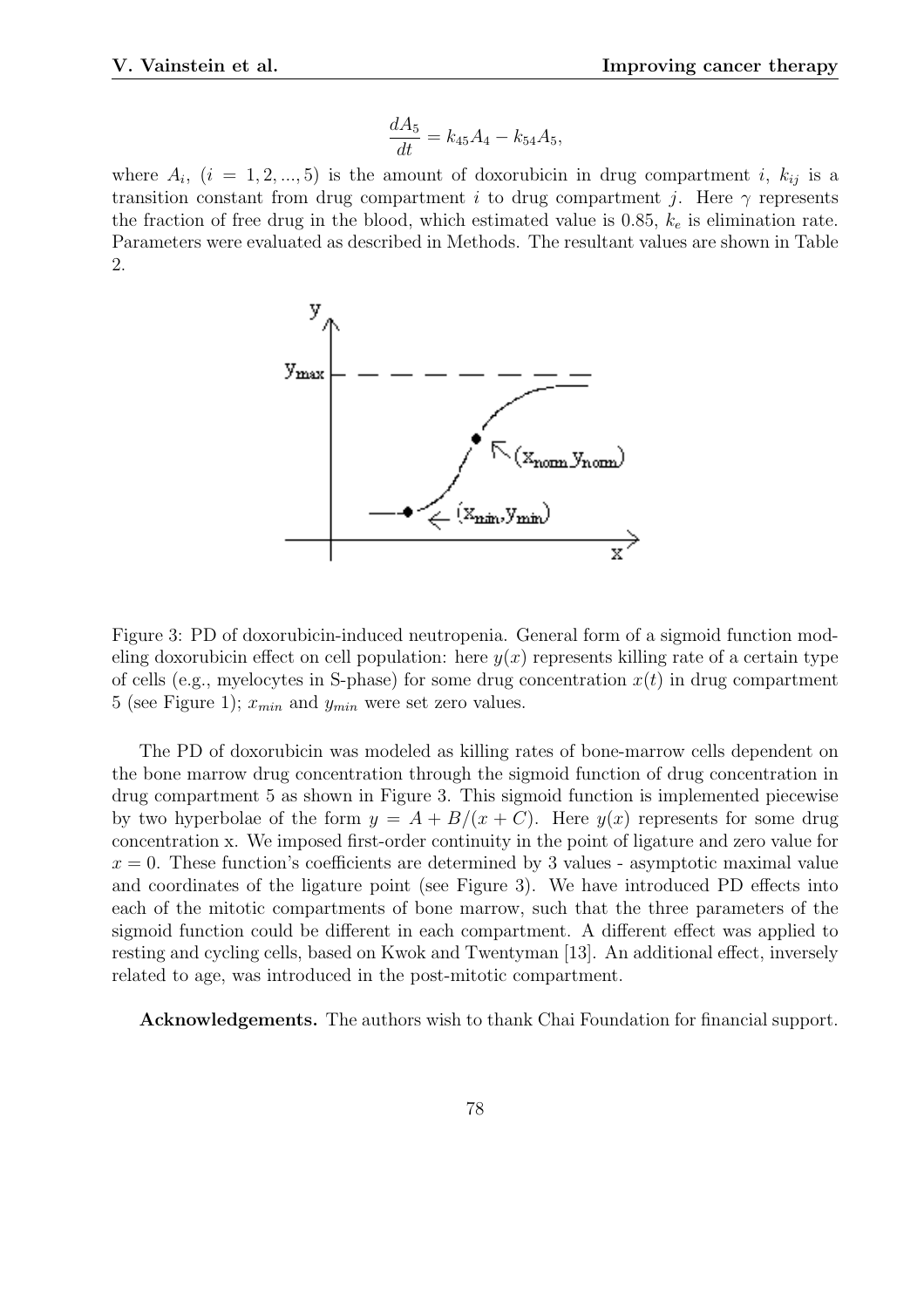# References

- [1] R.P. Brent. Algorithms for minimization without derivatives. Englewood Cliffs, Prentice-Hall, NJ, 1973.
- [2] M.H. Bronchud, A. Howell, D. Crowther, P. Hopwood, L. Souza, T.M. Dexter. The use of granulocyte colony-stimulating factor to increase the intensity of treatment with doxorubicin in patients with advanced breast and ovarian cancer. Br. J. Cancer, 60 (1989), 121-125.
- [3] M.L. Citron, D.A. Berry, C. Cirrincione, C. Hudis, E.P. Winer, W.J. Gradishar, N.E. Davidson, S. Martino, R. Livingston, J.N. Ingle, E.A. Perez, J. Carpenter, D. Hurd, J.F. Holland, B.L. Smith, C.I. Sartor, E.H. Leung, J. Abrams, R.L. Schilsky, H.B. Muss, L. Norton. Randomized trial of dose-dense versus conventionally scheduled and sequential versus concurrent combination chemotherapy as postoperative adjuvant treatment of node-positive primary breast cancer: first report of Inter-group Trial C9741/Cancer and Leukemia Group B Trial 9741. J. Clin. Oncol., 21 (2003), 1431-1439.
- [4] B. Coiffier. Increasing chemotherapy intensity in aggressive lymphomas: a renewal? J. Clin. Oncol, 21 (2003), 2457-2459.
- [5] J. Crawford, H. Kreisman, H. Garewal, S.E. Jones, D. Shoemaker, M.R. Pupa, S. Armstrong, D. Tomita, G. Dziem. Impact of Filgrastim schedule variation on hematopoietic recovery post-chemotherapy. Ann. Oncol., 8 (1997), 1117-1124.
- [6] C.T. Dang, M.N. Fornier, C.A. Hudis. Risk models for neutropenia in patients with breast cancer. Oncology (Huntingt), 17 (2003), 14-20.
- [7] S. Eksborg, H.S. Strandler, F. Edsmyr, I. Naslund, P. Tahvanainen. Pharmacokinetic study of i.v. infusions of adriamycin. Eur. J. Clin. Oncol., 28 (1985), 205-212.
- [8] J.G. Hardman, L.E. Limbird. The pharmacological basis of therapeutics. McGraw-Hill, 2001.
- [9] W.M. Hryniuk. Average relative dose intensity and the impact on design of clinical trials. Semin. Oncol., 14 (1987), 65-74.
- [10] Y. Kogan, B. Ribba, K. Marron, N. Dahan, V. Vainstein, Z. Agur. Residual non-Hodgkin's lymphoma disease: towards a computationally supported treatment improvement. Math. Model. Nat. Phenom., 2 (2007), No. 3, in press.
- [11] G. Koumakis, M. Vassilomanolakis, V. Barbounis, E. Hatzichristou, S. Demiri, G. Plataniotis, F. Pamouktsoglou, A.P. Efremidis. Optimal timing (preemptive versus supportive) of granulo-cyte colony-stimulating factor administration following high-dose cyclophosphamide. Oncology, 56 (1999), 28-35.